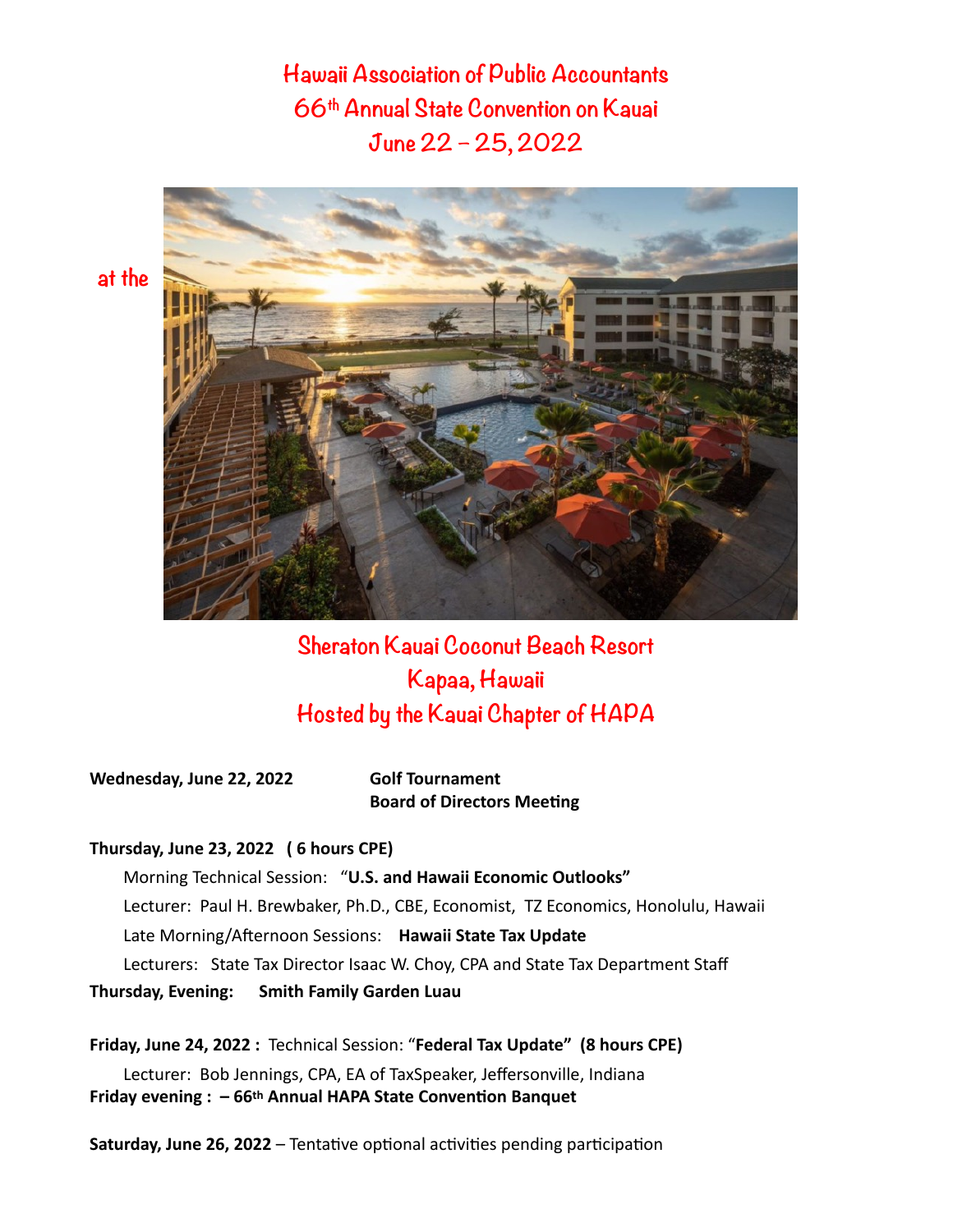# **Hawaii Association of Public Accountants 66th Annual State Convention on Kauai June 22 – 25, 2022**

# *More Good News!!!*

**Plans for the Japan Conference in Narita, Japan are back on track. While it no longer will serve as our annual convention, much of the original content and activities are being scheduled. Plan on attending the conference November 7 - 10, 2022 at the** 

**Hilton Tokyo Narita Airport Hotel. Conference plans are based on the expectation that Japan will allow citizens from the U.S. into Japan with minimal COVID restrictions. More details to follow.**

# **Mark Your Calendar and Save the Dates!!!**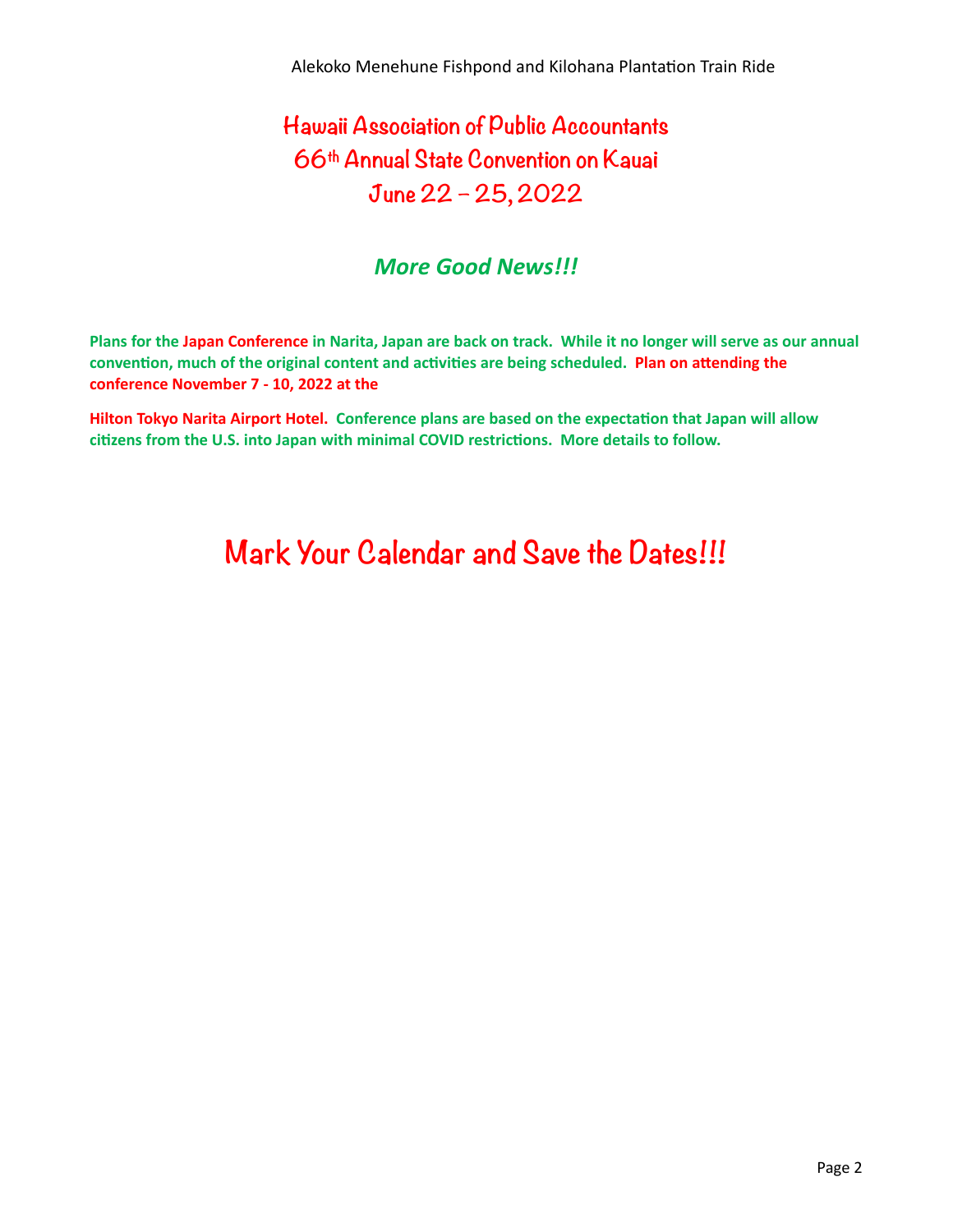## **66th HAPA ANNUAL STATE CONVENTION**

## June 22-25, 2022, Sheraton Kauai Coconut Beach Hotel, Kapaa, Lihue, Hawaii

#### **REGISTRATION FEES**

Registration fees include seminars, continental breakfasts, lunches, Thursday night luau and Friday night banquet. Early registration forms and payments must be received by May 16,2022. Late registration fees will apply for all registration forms and payments received after this date. HAPA member fees are available ONLY to paid-up members. Non-Member registration fees will apply to delinquent members (unpaid member dues). SPECIAL CONVENTION REGISTRATION FEE REBATES: In order to encourage attendance by HAPA members, the various Island chapters are offering special registration fee rebates to HAPA members only. For information on rebates and rules for obtaining rebates, contact the following chapter presidents:

| Hawaii - Shannon Wibberley | (808) 935-5404         | Kauai – Ann Kennedy (808) 245-8343 |                |
|----------------------------|------------------------|------------------------------------|----------------|
| Maui – Colleen Takamura    | (808) 242-4600, ext. 5 | Oahu – Eric Matsuda                | (808) 949-7651 |

**CANCELLATIONS:** Cancellation notification **received prior to May 16, 2022,** will be refunded 100% and cancellations prior to June 15, 2022, will be refunded 75%. The refund percentages apply to fees for registration and all other events. Any cancellation received after June 15, 2022, will not qualify for any refund of the registration fee and extra event tickets.

HOTEL, TRAVEL AND LOCAL TRANSPORTATION: Each participant is responsible for his/her own hotel, travel,

and ground transportation arrangements and costs.

The HAPA convention hotel is **Sheraton Kauai Coconut Beach Resort** is offering a special group rate of \$235 per night for

> Start Date: Tuesday, June 21, 2022 End Date: Wednesday, June 29, 2022 **Last Date to Book: Monday, May 23, 2022**

Hotel reservation link: **[Book your group rate for Hawaii Assoc of Public Accountants](https://www.marriott.com/events/start.mi?id=1646258342223&key=GRP)** 

If you prefer not to use this link you can also access the group booking page by going to *[www.sheratonkapaa.com](http://www.sheratonkapaa.com) and inputting the groups code HAPHAPA for garden view OR HAPHAPC for ocean view.* We were advised that the ocean view rooms are limited and if you receive an error message when trying to book ocean view, it means the category is sold out.

#### SPECIAL AIRFARE RATES AVAILABLE THROUGH HAPA'S HAWAIIAN AIRLINES PREFERRED AFFILIATE PROGRAM

HAPA is pleased to announce its participation in the Hawaiian Airlines Preferred Affiliate Program. Special discounted airfares are available to HAPA members and their families. These discounts change from time to time and the program offers the lowest available HawaiianAir.com web fares, in addition to discounted fares such as 5% off for flights between the mainland U.S. and Hawaii. HAPA members should book their reservation as follows:

Step 1. Log onto [www.HawaiianAir.com/Affiliate](http://www.hawaiianair.com/Affiliate) Step 2. Enter our program code "HAPAHAL" (not case sensitive)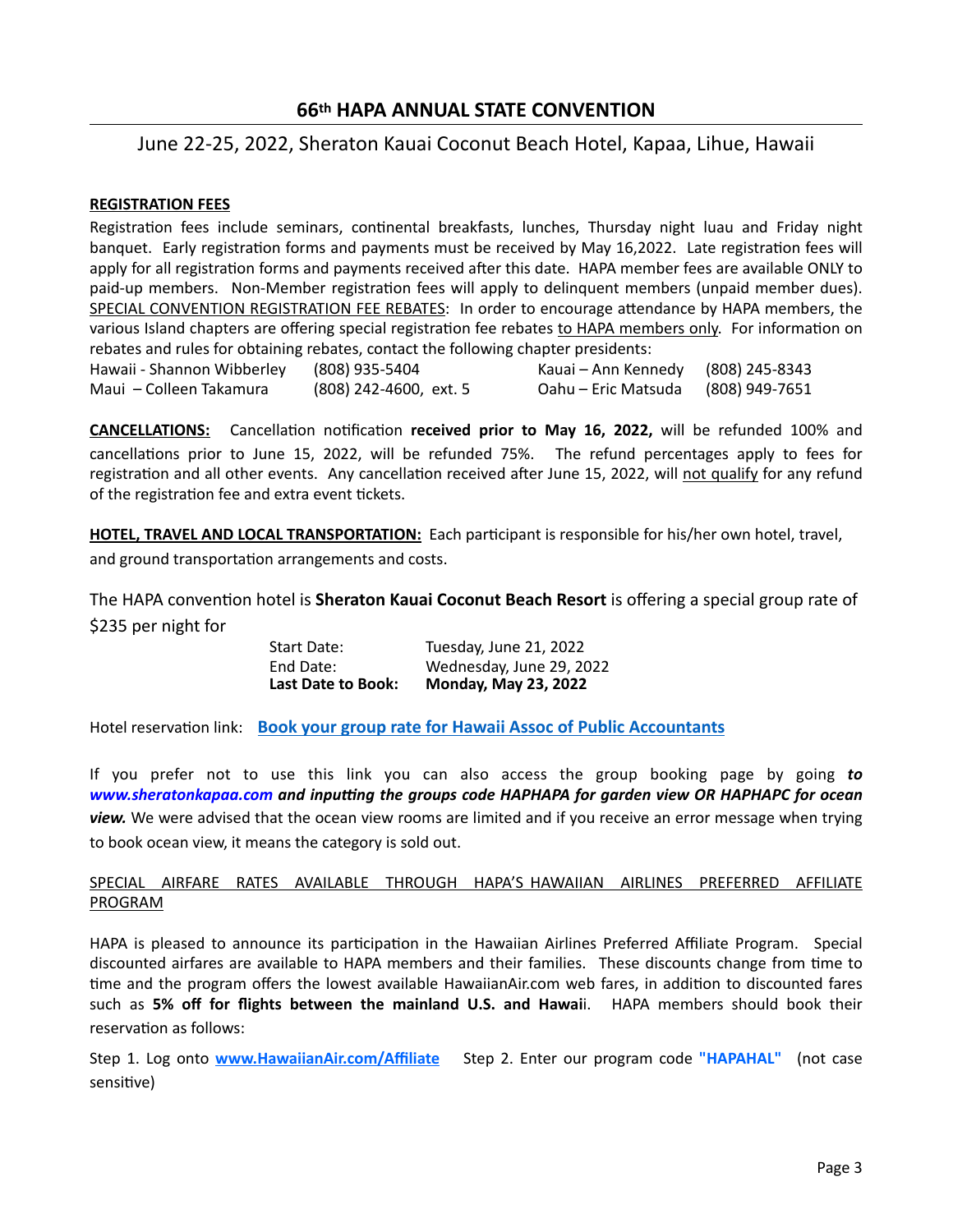This is another HAPA member benefit! Use this code to fly to the HAPA State Convention on Kauai and for any other trips you may take between islands or to the mainland. You will still be able to earn your own Hawaiian Miles under this program.

# **66th HAPA ANNUAL STATE CONVENTION**

June 22-25, 2022, Sheraton Kauai Coconut Beach Hotel, Kapaa, Lihue, Hawaii

# **REGISTRATION FORM**

 FIRM NAME TELEPHONE FAX

 \_\_\_\_\_\_\_\_\_\_\_\_\_\_\_\_\_\_\_\_\_\_\_\_\_\_\_\_\_\_\_\_\_\_\_\_\_\_\_ \_\_\_\_\_\_\_\_\_\_\_\_\_\_\_\_\_ \_\_\_\_\_\_\_\_\_\_\_\_\_\_\_\_\_\_\_\_\_\_

ADDRESS EMAIL ADDRESS

Registration fee includes 2 days of technical sessions with continental breakfast, lunch, refreshments, luau and convention banquet. Special rebates maybe available for HAPA members from the various Island Chapters.

 \_\_\_\_\_\_\_\_\_\_\_\_\_\_\_\_\_\_\_\_\_\_\_\_\_\_\_\_\_\_\_\_\_\_\_\_\_\_\_ \_\_\_\_\_\_\_\_\_\_\_\_\_\_\_\_\_ \_\_\_\_\_\_\_\_\_\_\_\_\_\_\_\_\_\_\_\_\_\_

| HAPA & NSA Members Only               |             |                                                                     |  |
|---------------------------------------|-------------|---------------------------------------------------------------------|--|
| <b>NAME</b>                           | PTIN NUMBER | <b>EMAIL ADDRESS</b>                                                |  |
|                                       |             |                                                                     |  |
|                                       |             |                                                                     |  |
| Early Registration by May 16, 2022:   |             | Participants above _______________ X \$360.00 = \$_____________ (A) |  |
| Late Registration after May 16, 2022: |             | Participants above ______________ X \$410.00 = \$____________ (B)   |  |
| NON-MEMBERS OF HAPA & NSA             |             |                                                                     |  |
| <b>NAME</b>                           | PTIN NUMBER | <b>EMAIL ADDRESS</b>                                                |  |
|                                       |             |                                                                     |  |
| Registration by June 4, 2022:         |             |                                                                     |  |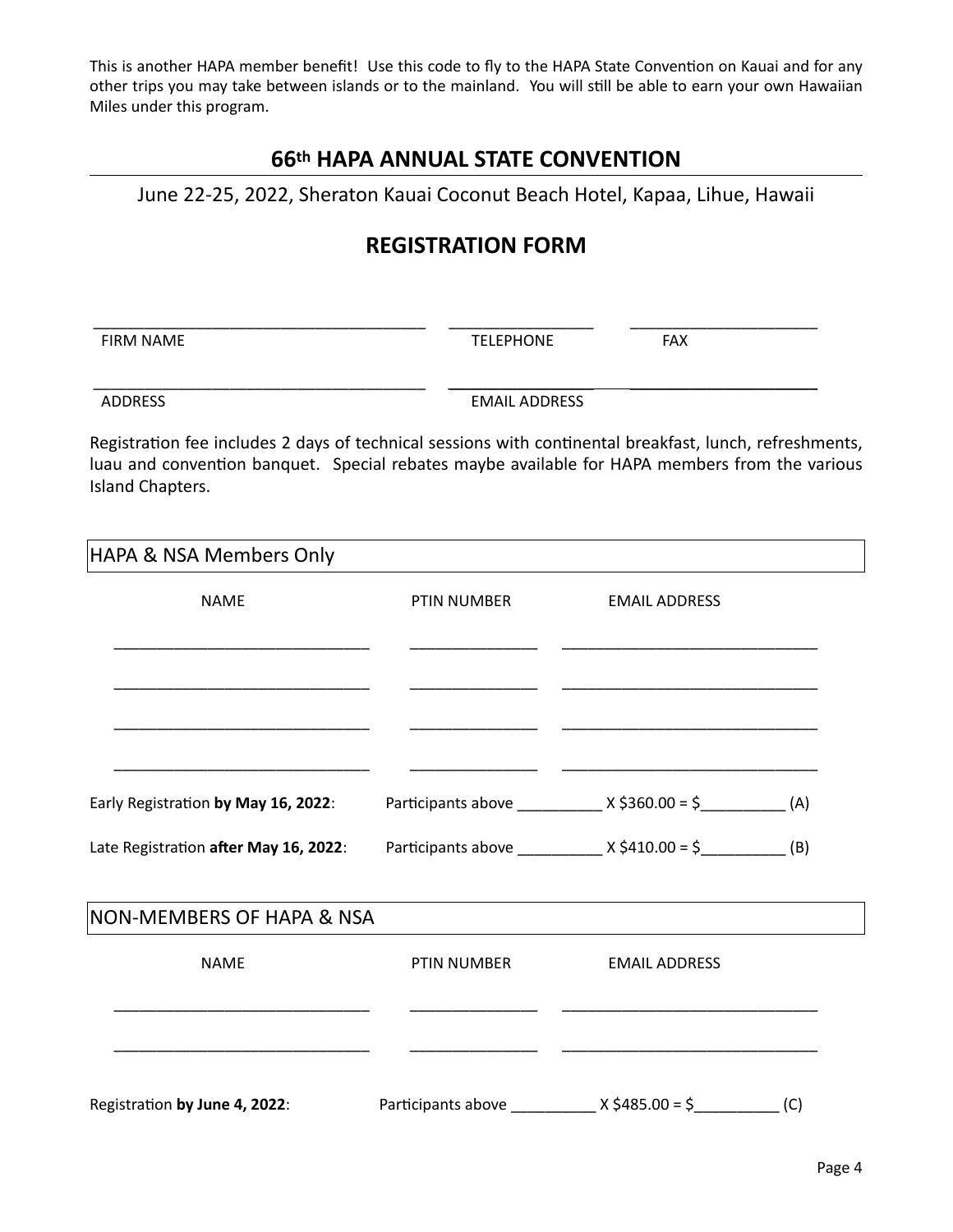## **66th HAPA ANNUAL STATE CONVENTION**

# June 22-25, 2022, Sheraton Kauai Coconut Beach Hotel, Kapaa, Lihue, Hawaii

# **REGISTRATION FORM - Continued**

\_\_\_\_\_\_\_\_\_\_\_\_\_\_\_\_\_\_\_\_\_\_\_\_\_\_\_\_\_\_\_\_\_\_\_\_\_\_\_\_\_\_\_\_\_\_\_\_\_\_\_\_\_\_\_\_\_\_\_\_\_\_\_\_\_\_\_\_\_\_\_\_\_\_\_\_\_\_\_\_\_\_\_\_\_

## **ADDITIONAL TICKETS TO EVENTS:**

NAME OF CONVENTION REGISTRANT \_\_\_\_\_\_\_\_\_\_\_\_\_\_\_\_\_\_\_\_\_\_\_\_\_\_\_\_\_\_\_\_\_\_\_\_\_\_\_\_\_\_\_\_\_\_\_\_\_\_\_\_\_\_\_

FIRM NAME \_\_\_\_\_\_\_\_\_\_\_\_\_\_\_\_\_\_\_\_\_\_\_\_\_\_\_\_\_\_\_\_\_\_\_\_\_\_\_\_\_\_\_\_\_\_\_\_\_\_\_\_\_\_\_\_\_\_\_\_\_\_\_\_\_\_\_\_\_\_\_\_\_\_\_

Name(s) of Spouse and/or Guest(s) and the state of the state of the state of the state of the state of the state of the state of the state of the state of the state of the state of the state of the state of the state of th

### **Thursday: Luau – June 23, 2022**

Transportation is on your own and carpooling sign up will be available.

| Adults and Children 13 yrs. & up:          | Number $x \xi$ 75.00 = $\xi$           | (D) |
|--------------------------------------------|----------------------------------------|-----|
| Children $(6 - 12$ yrs.):                  | Number $x \, \xi$ 25.00 = $\xi$        | (E) |
| Children (under 6 yrs.):                   | Number $x \, \xi$ 15.00 = \$           | (F) |
| Friday: Convention Banquet - June 24, 2022 |                                        |     |
| Adults and Children 12 yrs. & up:          | Number $x \le 90.00 = 5$               | (G) |
| Children 5 - 11yrs.:                       | Number _______ x \$50.00 = \$ ________ | (H) |

# PARTICIPATION BY REGISTRANT

To better assist the convention committee in its planning, please indicate attendance for each event below:

| Thursday Breakfast, June 23, 2022 - REGISTRANT ONLY          |
|--------------------------------------------------------------|
| Thursday Luncheon, June 23, 2022 - REGISTRANT ONLY           |
| Thursday Social Event: Luau, June 23, 2022 - REGISTRANT ONLY |
| Friday Breakfast, June 24, 2022 - REGISTRANT ONLY            |
| Friday Luncheon, June 24, 2022 - REGISTRANT ONLY             |
| Friday Convention Banquet - June 24, 2022 - REGISTRANT ONLY  |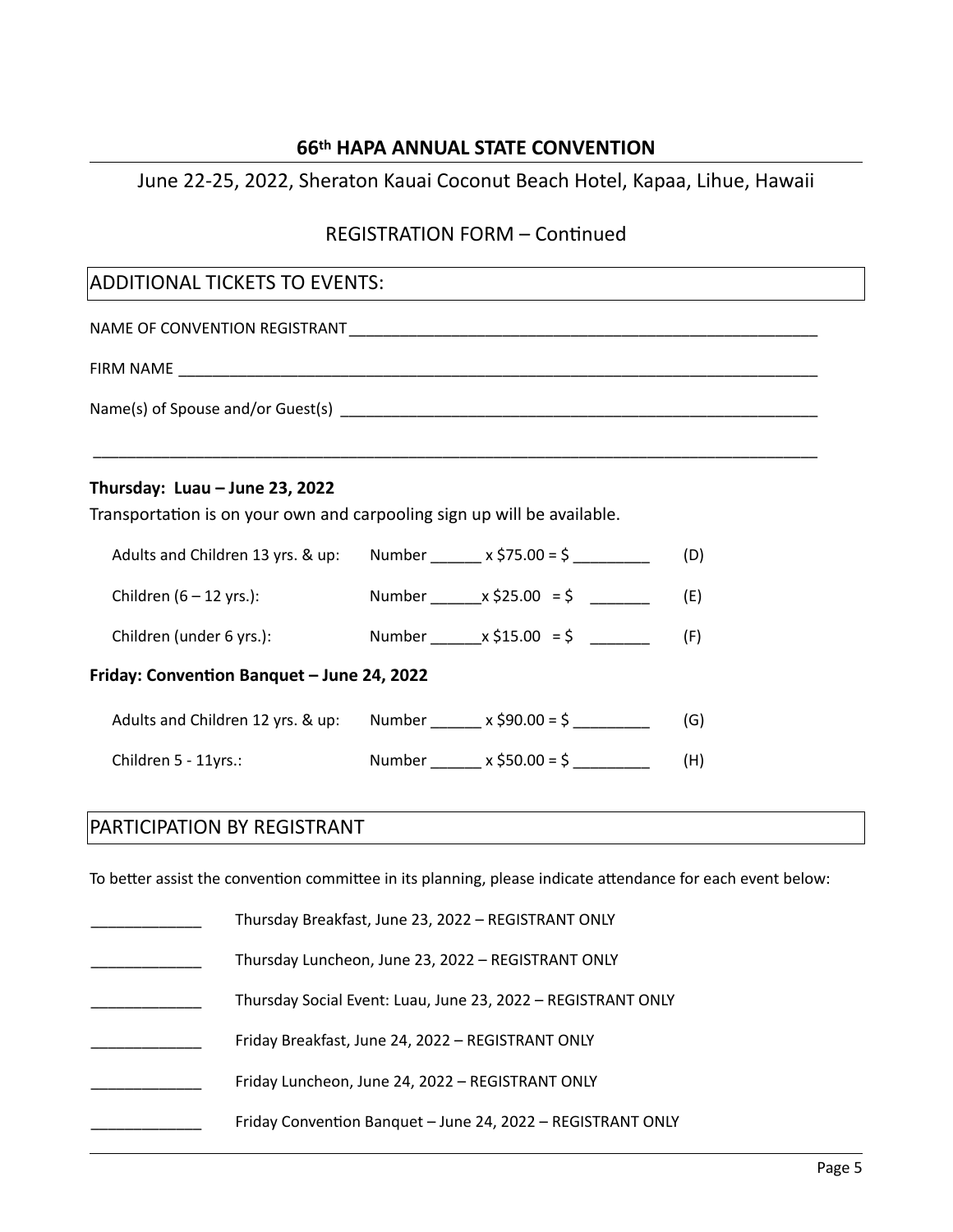### **66th HAPA ANNUAL STATE CONVENTION**

June 22-25, 2022, Sheraton Kauai Coconut Beach Hotel, Kapaa, Lihue, Hawaii

**REGISTRATION FORM - Continued** 

## **GOLF TOURNAMENT – WEDNESDAY, JUNE 22, 2022**

The tournament will be at the **Wailua Golf Course**, starting at 11:00am, check in at 10:30 am. Cost is \$75 which includes green fees, cart, prizes, and refreshments. Guests are welcome to enter.

|                                                        |                  | Number               | $x$ \$75.00 = \$ | (1) |
|--------------------------------------------------------|------------------|----------------------|------------------|-----|
| Name                                                   | Handicap         | Phone_______________ | Email            |     |
| Name                                                   | Handicap___      | Phone___________     | Email            |     |
| Name                                                   | Handicap_______  | Phone_________       | Email            |     |
| Name<br><u> 1980 - Jan Barbara Barbara, manazarta </u> | Handicap________ | Phone_______________ | Email            |     |

# **OPTIONAL ACTIVITIES – SATURDAY, JUNE 26, 2022**

The following activities will occur based on number of interested participants. Transportation is on your own and carpooling sign up will be available.

### **ALAKOKO (MENEHUNE FISHPOND) - Architectural Discussion**

Discussion by an Architect on the cultural and environmental stewardship of the Alakoko (Menehune Fishpond). Menehune Fishpond is located just above the Nawiliwili Harbor. Alakoko (Menehune Fishpond) got its name from the legend that a small race of people known as Menehune built these ponds 1,000 years ago. The ponds which create a dam across a portion of the Huleia River was used to trap fish to feed the ali'i (Hawaiian royalty). Large stones were used to create walls 900 feet across and five feet high. Legend says the ponds were completed overnight.

#### **KILOHANA PLANTATION RAILWAY – Train Ride**

Built in the 1930's, Kilohana Plantation is a historic landmark and premier visitor attraction offering visitors and locals a glimpse into Kauai's past combined with assorted island-style activities, dining, and shopping. Ride on the Kauai Plantation Railway, winding its way through the plantation's working farms and orchards. Learn about Kauai's history, enjoy the beautiful views and stop to feed the pigs! Take the afternoon to stroll the grounds and explore the 16,000 sq. foot plantation home. Stop in at Koloa Rum Co. for a rum tasting or for a full "Rum & Dining Experience." Visit the various artisan shops located around the grounds and both upstairs and downstairs in the Kilohana home.